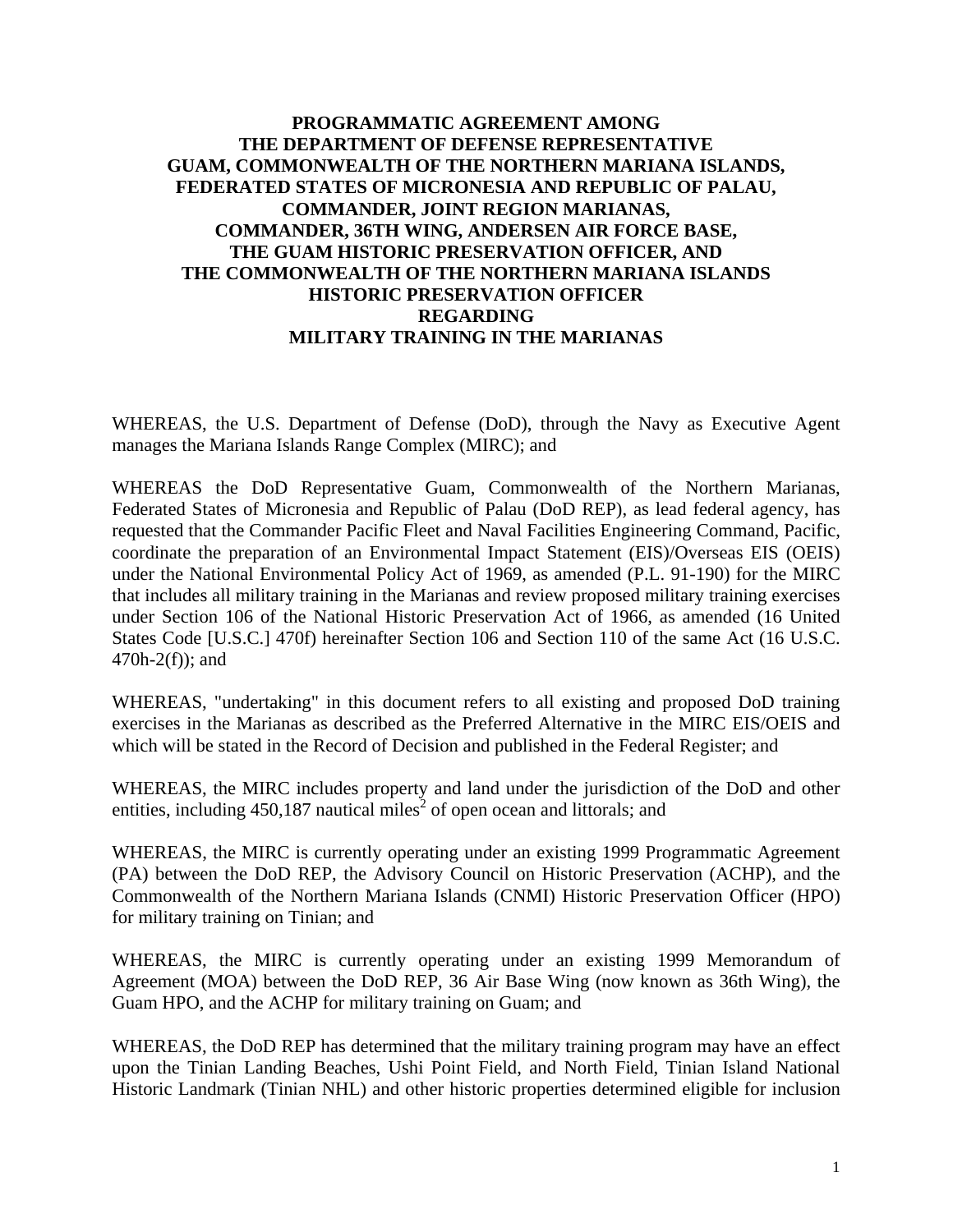in the National Register of Historic Places (NRHP) on Guam and Tinian, and has consulted with the ACHP, the Guam HPO, the CNMI HPO, and the National Park Service (NPS) pursuant to 36 Code of Federal Regulations (CFR) §800.3, implementing Section 106; and

WHEREAS, the public has been notified of the proposed military training program and views were solicited through the EIS/OEIS scoping meetings and associated public hearing*s* held on the islands of Guam, Tinian, Saipan, and Rota, and through a public comment period; and

NOW, THEREFORE, the DoD REP, Commander, Joint Region Marianas (Joint Region Marianas), Commander, 36th Wing (36th Wing), the Guam HPO, and the CNMI HPO agree that military training in the Marianas shall be administered in accordance with the following stipulations to satisfy the requirements of Section 106 responsibility for all actions undertaken as part of the proposed military training activities analyzed in the MIRC EIS/OEIS.

## **STIPULATIONS**

The DoD will ensure that the following measures are carried out:

## I. APPLICABILITY AND DEFINITIONS

 $\overline{a}$ 

- A. This PA applies to all undertakings discussed within the MIRC EIS/OEIS.
- B. Unless otherwise noted, this PA will utilize the definitions found at 36 CFR §800.16. All acronyms used in this PA are defined in Appendix A.
- C. This PA negates and supersedes the 1999 PA and 1999 MOA pertaining to military training in the Marianas.
- D. All signatories will be responsible for complying with the general provisions of this PA. In contrast, each of the following agencies shall be responsible for carrying out specific stipulations relating to historic resources under their jurisdiction.
	- 1. On DoD leased land, Navy installations, and Air Force installations the DoD REP as Joint Region Marianas<sup>[1](#page-1-0)</sup> is responsible.
	- 2. The DoD REP,  $36<sup>th</sup>$  Wing, and any other DoD units training within the MIRC are responsible for complying with Stipulation III.A regarding military training operations and the training constraint maps.

<span id="page-1-0"></span> $<sup>1</sup>$  Joint Region Marianas  $<sub>-</sub>$  Under the 2005 Base Realignment and Closure report, the establishment of a Joint</sup></sub> Region was recommended for military installations in the Marianas. Thus, the Navy and the Air Force are in the process of becoming a "Joint Region." Military (training) operations will remain at their respective Commands but installation management responsibilities will now fall under the "Joint Region."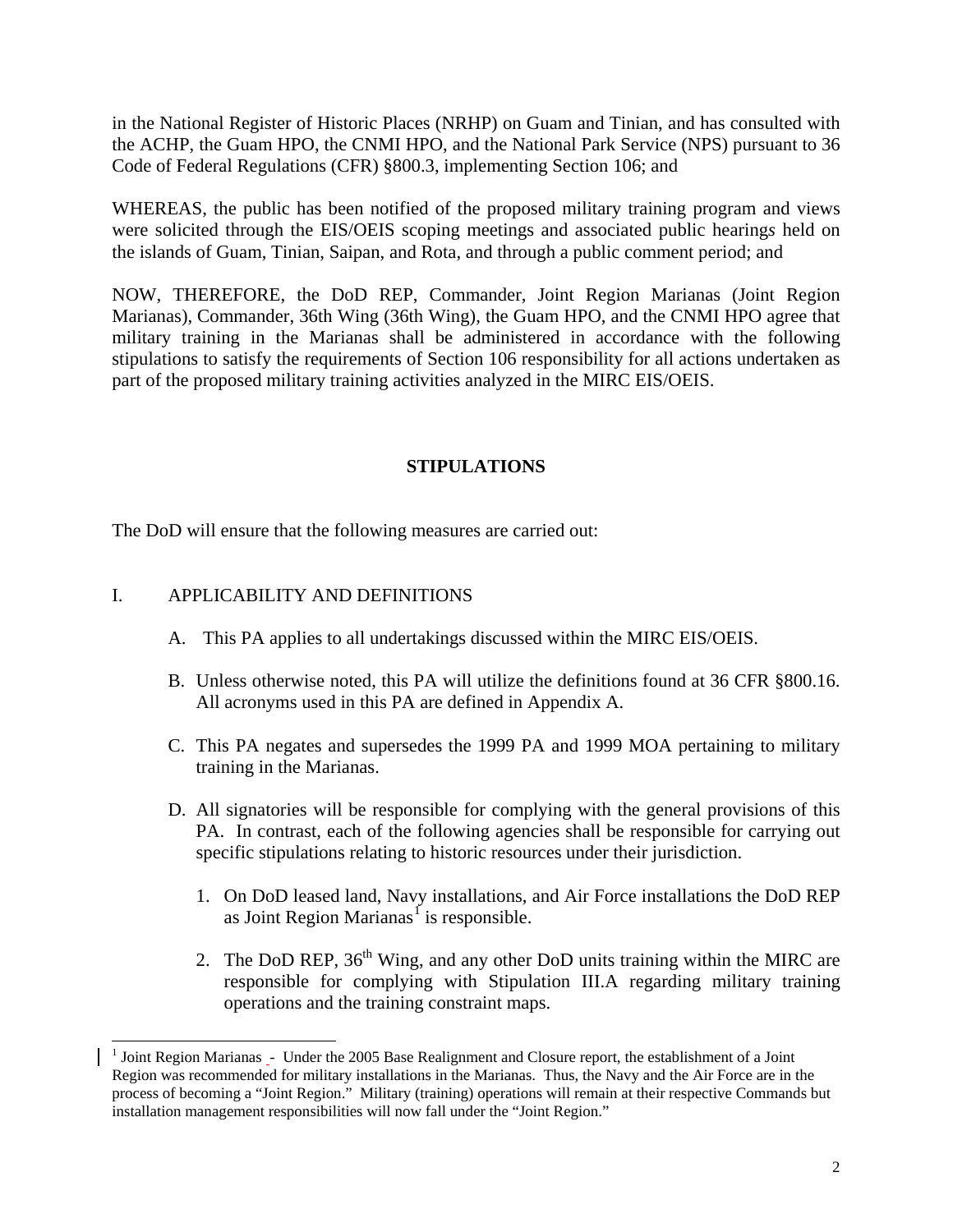E. Any construction or modification of training areas as proposed within the MIRC EIS/OEIS on property of Naval Base Guam is subjected to the stipulations contained within the 2008 PA among the Commander, Navy Region Marianas, the Advisory Council on Historic Preservation, and the Guam Historic Preservation Officer Regarding Navy Undertakings on the Island of Guam. For all other areas, on Guam and the Northern Mariana Islands, the stipulations in this PA will be followed.

## II. PROFESSIONAL STANDARDS

- A. All surveys, testing, and mitigation regarding archaeological resources will be carried out by, or under the oversight or supervision of a person or persons meeting the professional qualification for Archaeologist found in "The Secretary of the Interior's (SOI) Historic Preservation Professional Qualification Standards" (SOI Qualification Standards), 62 Federal Register 33712.
- B. All historic property surveys for historic buildings and structures will be carried out by, or under the oversight or supervision of, a person or persons meeting the professional qualifications for Historical Architect under Standard a or b found in SOI Qualification Standards, 62 Federal Register 33719 or Architectural Historian under Standard a or b found in SOI Qualification Standards, 62 Federal Register 33713-4 or Historic Landscape Architect under Standard a or b found in SOI Qualification Standards, 62 Federal Register 33720 or Historian under Standard a or b found in the SOI Qualification Standards, 62 Federal Register 33722.
- C. Where Joint Region Marianas utilizes contracts that involve work governed by this PA that may affect historic properties, Joint Region Marianas will use appropriate contract performance requirements, and/or appropriate source selection criteria which shall include minimum qualifications for historic preservation experience and satisfactory prior performance, as appropriate to the nature of the work and the type of procurement, developed with the participation of professionals meeting the standards of Stipulation II.B, for projects involving historic buildings and structures, or II.A, for projects involving archaeological sites.

## III. GENERAL STIPULATIONS:

## A. TRAINING CONSTRAINT MAPS

- 1. For areas with training constraints due to the presence of historic properties, training constraint maps have been developed. These maps show the locations of off-limits or No Training (NT) areas and Limited Training (LT) areas.
	- a. NT areas are to be avoided, and no training exercises shall occur within these areas.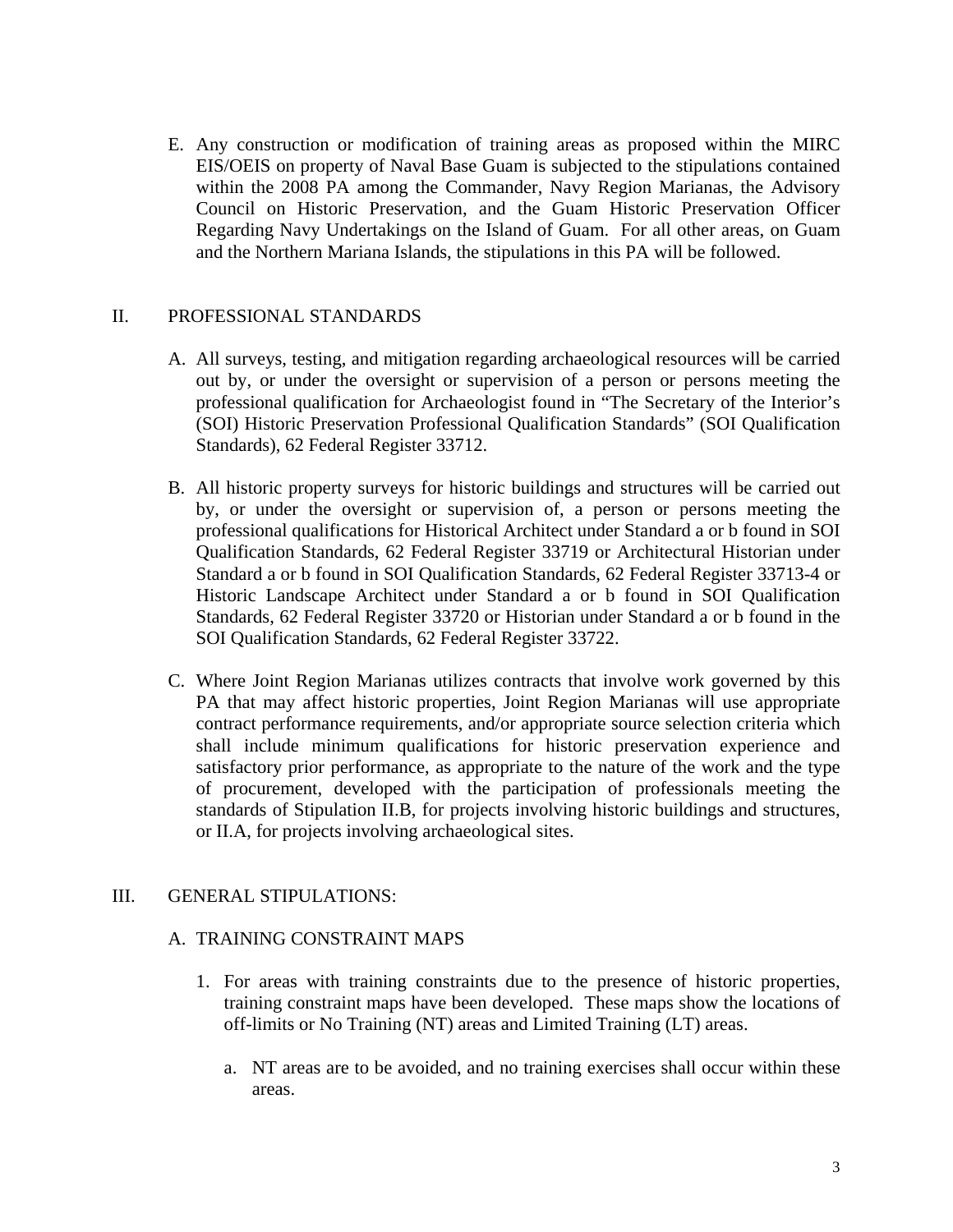- b. LT areas are primarily designated as pedestrian traffic areas with vehicular access limited to designated roadways and/or with the use of rubber-tired vehicles. However, no pyrotechnics, demolition, or digging is allowed without prior consultation with the appropriate HPO.
- 2. Training constraint maps will be updated by the respective cultural resource managers (CRM) for each property based on consultation with the appropriate HPO on a yearly basis so that these maps remain current as new information becomes available through planned cultural resource studies or inadvertent finds. Areas defined as NT or LT can change based on the new data and consultation. Similarly, training activities may be eliminated, reduced, or expand based on the new data. However, any major changes to this PA must comply with Stipulation VIII.
- 3. Training constraint maps shall be disseminated and made available to military planners who coordinate and execute training exercises so that they are aware of the constraints.

## B. TRAINING PROGRAM REVISIONS

The DoD REP, 36th Wing, and any other DoD units training within the MIRC will notify, coordinate, and consult with the appropriate HPO(s) and the NPS (if a NHL is involved) on a case-by-case basis for any new introduction of forces and maneuvers that do not comply with the general or area-specific stipulations of this PA.

## IV. AGENCY- AREA – SPECIFIC STIPULATIONS

## A. GUAM

1. Main Base / Waterfront Annex

Training will be limited per the Main Base training constraints map (see Appendix B).

- 2. Ordnance Annex
	- a. The appropriate CRM will verify that pop-up targets for the Sniper Range at Ordnance Annex are situated so that no historic properties are in the ballistic trajectory.
	- b. Training will be limited per the training constraints map for the Ordnance Annex in Appendix B.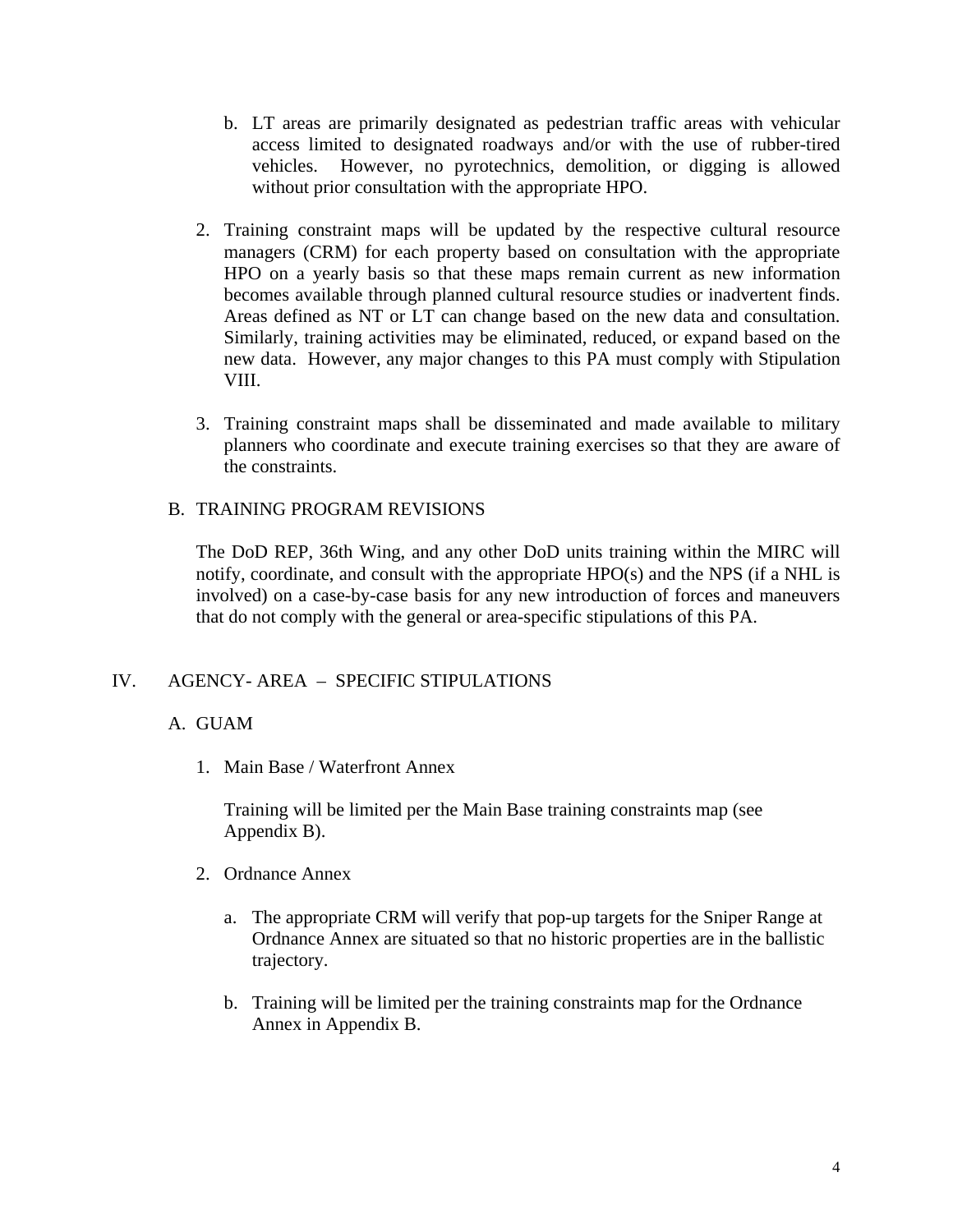- 3. Northwest Field
	- a. As part of the Northwest Field Beddown Initiatives, the 36th Wing has conducted Historic American Building Survey/Historic American Engineering Record (commonly referred to as HABS/HAER) recordation and supplementary documentation of the Northwest Field runway complex and previously existing facilities as mitigation for any potential adverse effect of military training and support activities in the Northwest Field area.
	- b. Any area of Northwest Field that has not been previously surveyed and involves construction or ground disturbing activities will be surveyed and inventoried for cultural resources. Any cultural resource within the affected area will be evaluated for inclusion on the NRHP. Any resource(s) determined eligible for the NRHP, which cannot be avoided, will be subjected to data recovery.
	- c. Appendix B contains the Northwest Field training map. Training is currently constrained within these areas.
- 4. Tarague

Training at Tarague will be confined to the existing Combat Arms Training and Maintenance (also known as CATM) range as shown in Appendix B.

5. Andersen South

This area is designated as an unconstrained training area (see Appendix B).

## B. TINIAN

## 1. Unai Chulu

- a. The Center Access Road (CAR): The back beach area of Unai Chulu is designated as a no training area except for the CAR. The entire length and width of the CAR is currently capped with a layer of crushed coral. The crushed coral cap is approximately 20 centimeters thick and 3 meters wide. The road cap covers the access road from the Dyckman Road intersection to the intersection with the existing beach access road that parallels the beach.
- b. Road Fencing: To keep vehicles on the CAR, fencing was installed running parallel to the road on both shoulders for the entire length of the road. Archaeological testing of Site TN-73 has revealed intact deposits lie below one meter of disturbed stratigraphy.
- c. Maintenance: The CRM designated by Joint Region Marianas will monitor the condition of the capped road and fence on a quarterly basis (if any training has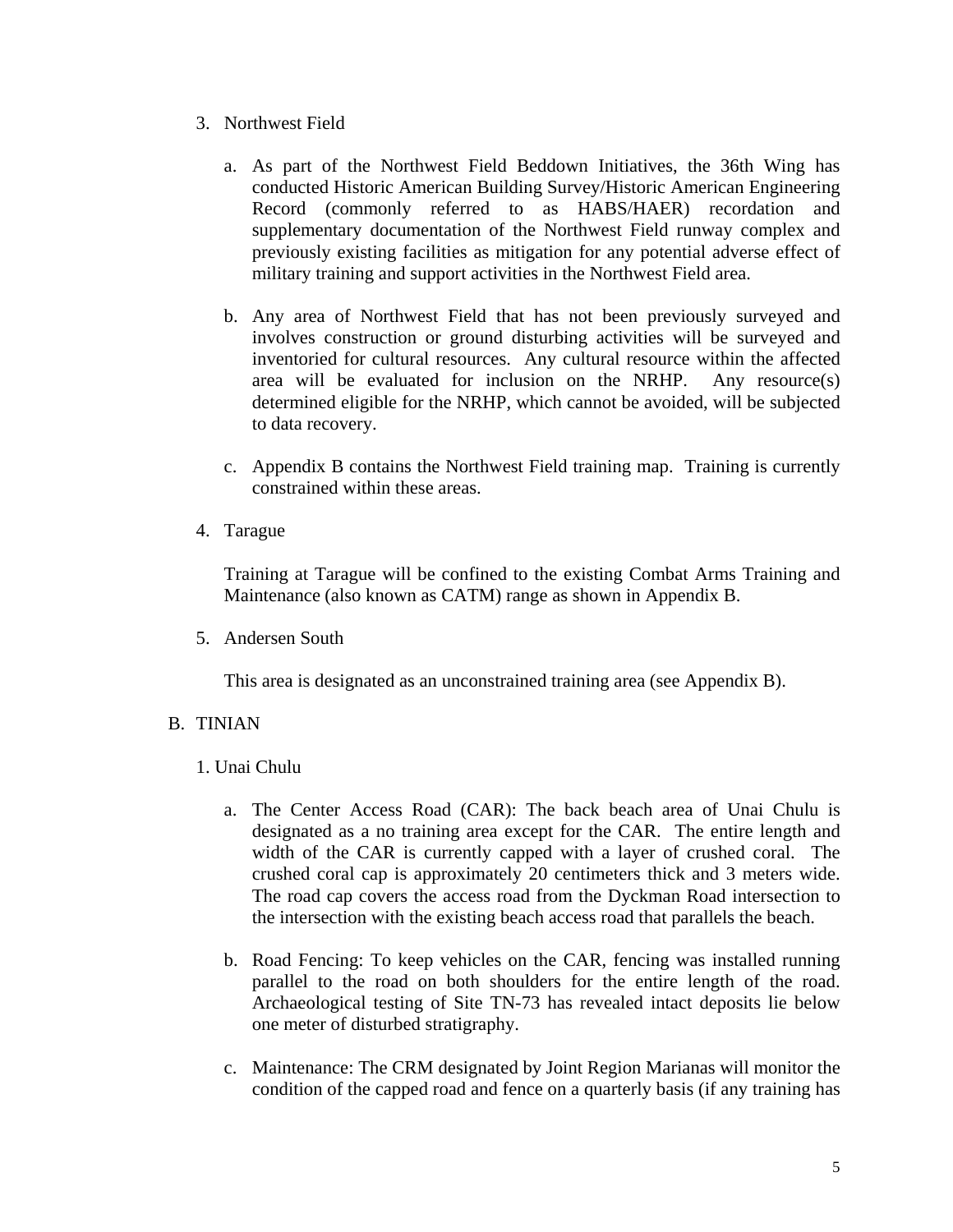occurred during that time period) by conducting a field visit and site check of the CAR and fencing per Stipulation V. Any deterioration of the road surface or the fence will be repaired.

- d. To ensure vehicles and pedestrians remain on designated ingress and egress paths and comply with NT and LT constraints, the CRM designated by the Joint Region Marianas will, on a quarterly basis (if any training has occurred during that time period) conduct a field visit and site check of Unai Chulu (see Stipulation V).
- e. Training will be limited per the Unai Chulu training constraints map (see Appendix B).
- 2. Unai Dankulo
	- a. Training will be limited per the Unai Dankulo training constraints map (see Appendix B).
	- b. To ensure vehicles and pedestrians remain on designated ingress and egress paths and comply with NT and LT constraints, the CRM designated by the Joint Region Marianas will, on a quarterly basis (if any training has occurred during that time period) conduct a field visit and site check of Unai Dankulo (see Stipulation V).
- 3. Unai Masalok
	- a. An area of the Unai Masalok has been designated a LT area (see Appendix B). In general, military training operations at Unai Masalok will consists of low density training (pedestrian traffic).
	- b. The CRM designated by the Joint Region Marianas will, on a quarterly basis (if any training has occurred during that time period) conduct a field visit and site check of Unai Masalok (see Stipulation V).
- 4. Tinian DoD Leased Lands
	- a. The DOD leased lands on Tinian include the Exclusive Military Use Area (EMUA) and the Leased-Back Area (LBA). The Tinian NHL comprises a large portion of the EMUA (see Appendix B).
	- b. Training in the EMUA and LBA will be consistent with the Tinian constraints map as shown in Appendix B.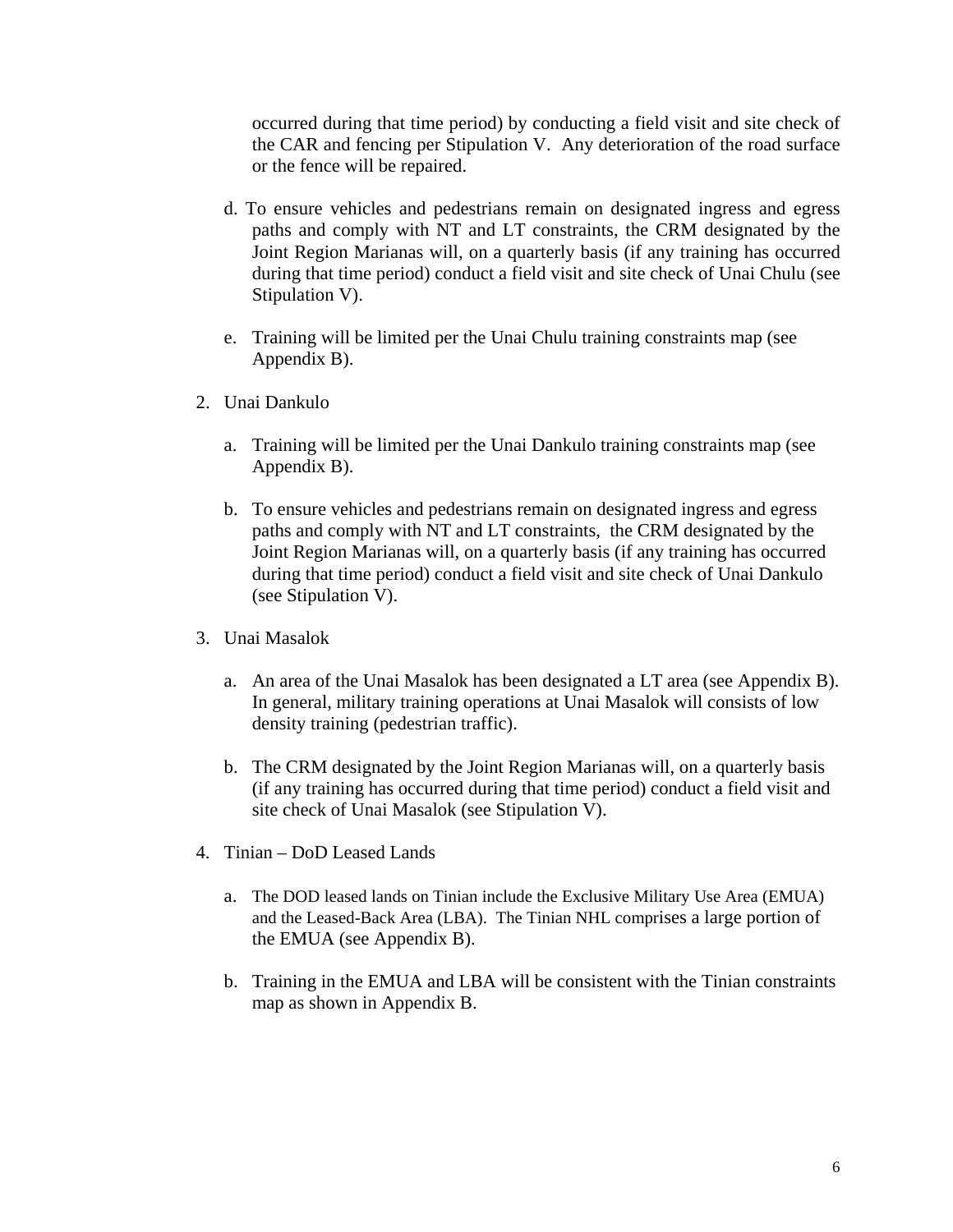- c. Historic Building and Structures
	- 1. Bullet traps will be installed behind temporary targets within historic buildings and structures to stop the trajectory and ricochet of bullets. Previous field monitoring and visual inspections by the CRM designated by the Joint Region Marianas and CNMI HPO staff show that use of these bullet traps adequately mitigates any impacts that this type of activity may have had to historic buildings and structures.
	- 2. After each exercise, shell casings and targets will be removed.
	- 3. Baseline digital photo documentation of the building shall also be conducted to show the current state of the building. The CRM designated by the Joint Region Marianas shall continue to digitally photo-document the structure on a quarterly basis (if any training has occurred during that time period) as evidence that the bullet traps have successfully mitigated the potential adverse affect of this undertaking. These photos shall be submitted to the CNMI HPO and NPS via e-mail. A site visit by the CNMI HPO or NPS may be conducted in lieu of photo documentation as stated in Stipulation V.D.
- d. Tinian National Historic Landmark<sup>[2](#page-6-0)</sup>
	- 1. The CRM designated by the Joint Region Marianas will ensure that there is ongoing documentation, survey, evaluation and assessment of the cumulative effects of training on the Tinian NHL, including its historic character and setting.
	- 2. The CRM designated by the Joint Region Marianas will assess the cumulative effects and determine the appropriate actions associated with them, according to the Secretary of the Interior's Standards, in an annual report provided to the NPS and the CNMI HPO. The report will describe how the responsibilities are being carried out under this PA pertaining to the Tinian NHL.
	- 3. The report will be submitted to the NPS and CNMI HPO, in addition to other interested parties who request a copy of this report.

<span id="page-6-0"></span><sup>&</sup>lt;sup>2</sup> The DOD recognizes and acknowledges that 16 USC §470h-2(f) mandates that "[P]rior to approval of any Federal undertaking which may directly and adversely affect any National Historic Landmark, the head of the responsible Federal agency shall, to the maximum extent possible, undertake such planning and actions as may be necessary to minimize harm to such landmark." The DOD shall ensure that the military training activities included in the undertaking are carried out in a manner that is consistent with this legal mandate.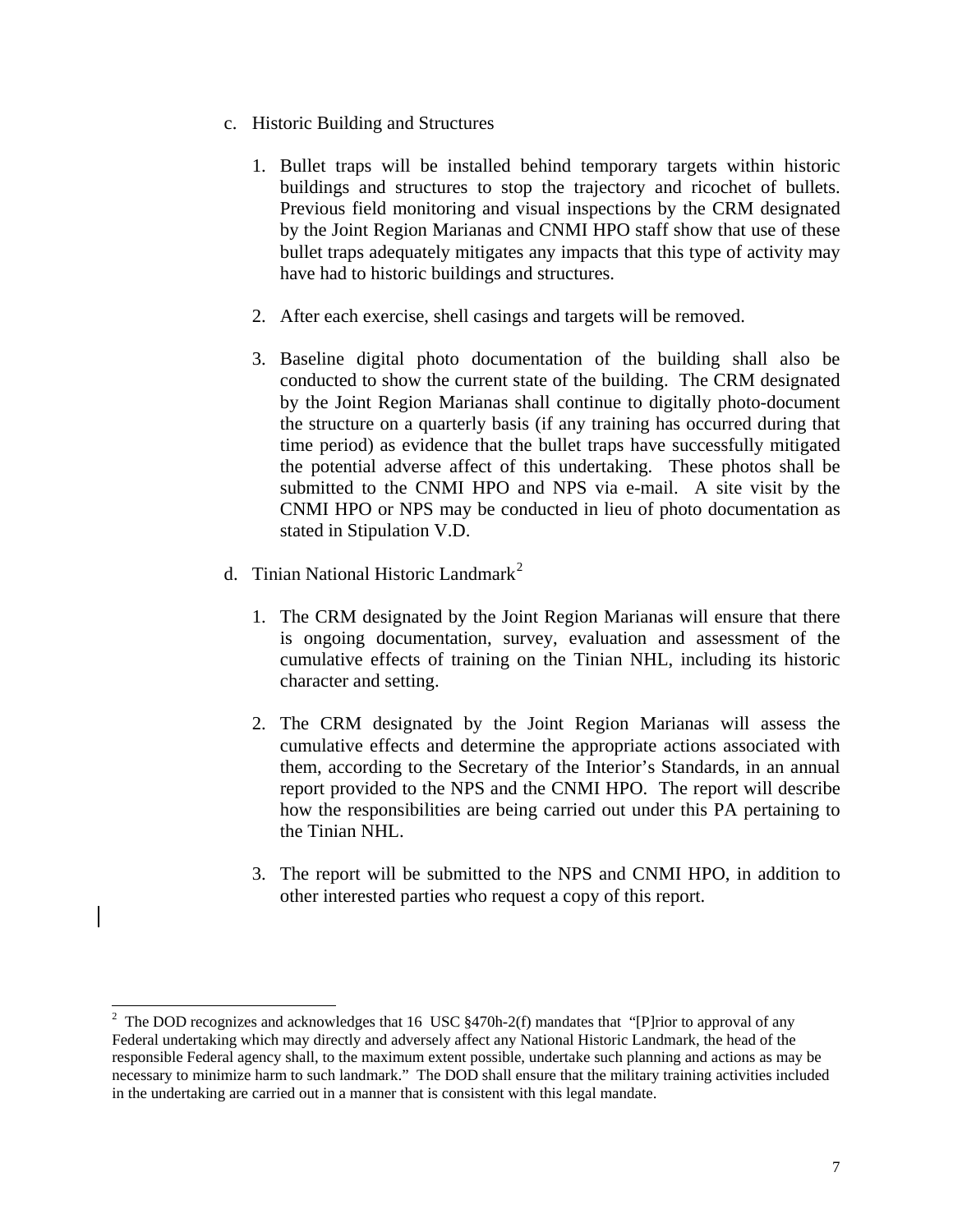- 4. Upon termination of this PA under Stipulation IX or XI, the CRM designated by the DoD shall provide a report to the NPS and the CNMI HPO. This report shall summarize the following (for the time period that this PA has been in effect):
	- a. The training activities that have occurred and their effects on the Tinian NHL.
	- b. Steps taken to respond to those effects.
	- c. List any newly identified cultural resources.
	- d. NRHP eligibility evaluations completed for any newly identified cultural resources.

## V. FIELD MONITORING AND REPORT SUBMISSION

- A. Certain training areas will require field monitoring and report submission. See Agency-Area – Specific Stipulations (Stipulation IV).
- B. Schedule: The CRM designated by the Joint Region Marianas shall conduct quarterly site checks (if any training has occurred within that time period) and shall submit a report to the appropriate HPO and NPS if applicable.
- C. Field Report Contents: These reports will, at a minimum, include the following information:
	- 1. Digital photographs of a selection of historic properties within the affected area after completion of training exercises to show the general status of the historic properties in the area.
	- 2. If applicable, a description of any adverse effects that the training activities may have had on an historic property.
- D. Review by the appropriate HPO: The HPO will review each report and provide the appropriate CRM with comments, if any. The HPO or the appropriate CRM may request a site visit by the appropriate HPO in lieu of photo documentation and a report.
- E. See Stipulation IV.B.4.c regarding a special NHL assessment report to be submitted by the CRM designated by Joint Region Marianas to the NPS and the CNMI HPO upon the termination of this PA.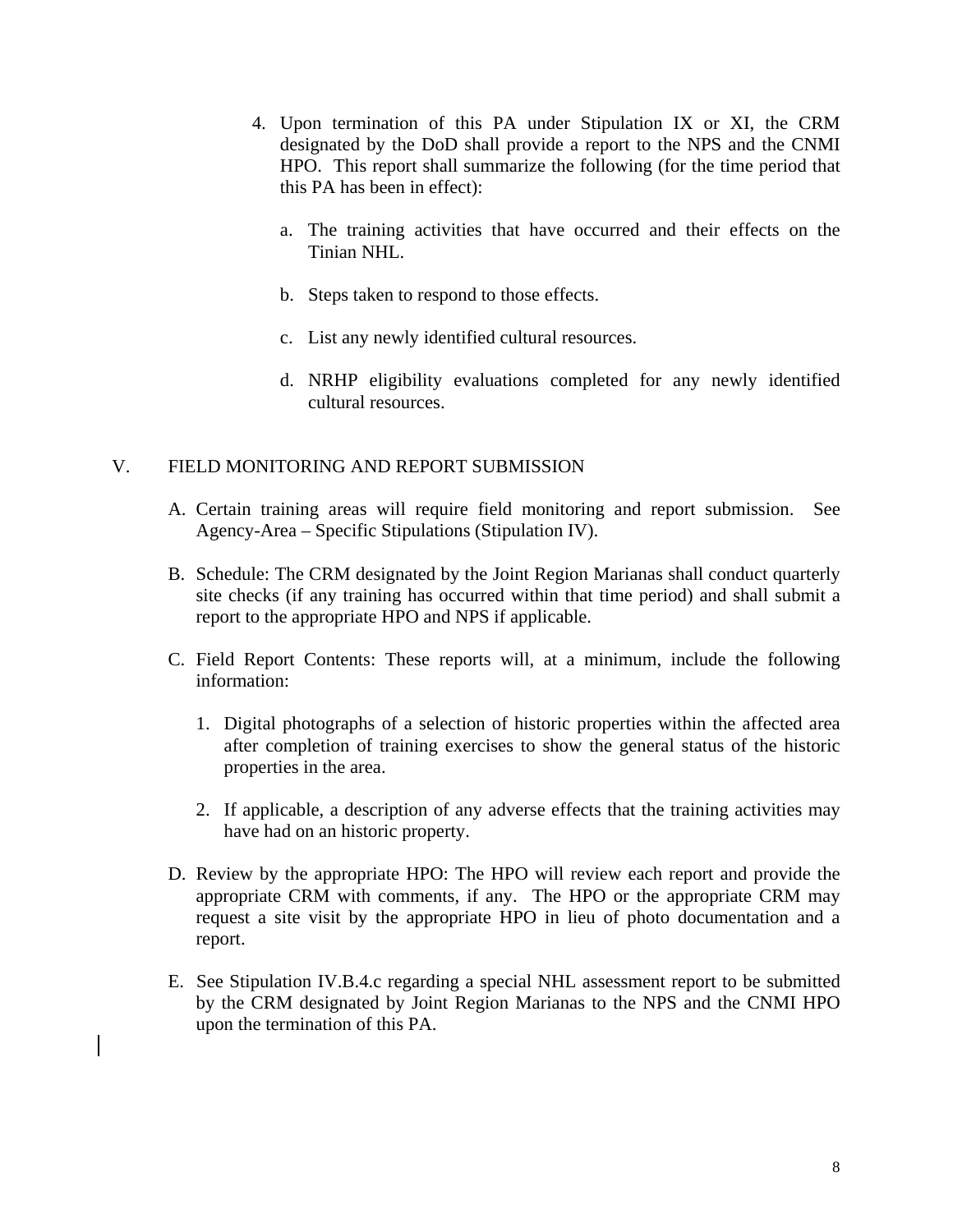## VI. DISCOVERIES AND EMERGENCIES

- A. If during the performance of an undertaking, previously unknown cultural resources are discovered, the appropriate CRM shall be notified.
	- 1. Reasonable measures to avoid or minimize impacts to the cultural resource will be undertaken.
	- 2. Once notified, the appropriate CRM shall inspect the discovery and determine whether it is eligible for listing on the NRHP.
		- a. If the discovery is not eligible for the NRHP, then the relevant agency will proceed.
		- b. If it is determined that the cultural resource is eligible for the NRHP, the appropriate CRM will notify the applicable HPO via telephone, fax or e-mail, request concurrence for the determination, and document this discovery. The CRM will begin consultation with the HPO on how to mitigate the impacts or document the newly discovered historic property. If the Tinian NHL is involved, the NPS will also be notified and consulted.
- B. If human burials are discovered during the performance of an undertaking, the appropriate CRM shall follow the applicable Standard Operating Procedure (commonly referred to as SOPs) specified in Appendix C. Different areas have different SOPs depending on the land managing agency and local regulations of each area.
- C. In the event that natural disasters (such as typhoons or tsunamis), fires, sudden disruptions of utilities service, spill events or other emergency events occur, the particular DoD agency affected may take immediate actions to preserve life and property without having to undergo Section 106 review. However, emergency response work will take into consideration that historic properties may be affected by recovery or emergency efforts. When possible, such emergency actions will be undertaken in a manner that does not foreclose future preservation or restoration of historic properties. The appropriate CRM will notify the particular HPO by telephone of the emergency (if possible) and will follow up with written documentation if any historic properties were discovered or disturbed during the emergency events. Consultation with the appropriate HPO will be conducted as soon as practical based on the emergency circumstances.

## VII. RESOLVING OBJECTIONS

A. Should any signatory to this PA object in writing regarding any actions carried out or proposed with respect to the implementation of this PA, the appropriate agency shall consult with the objecting party. All other signatories should be notified in writing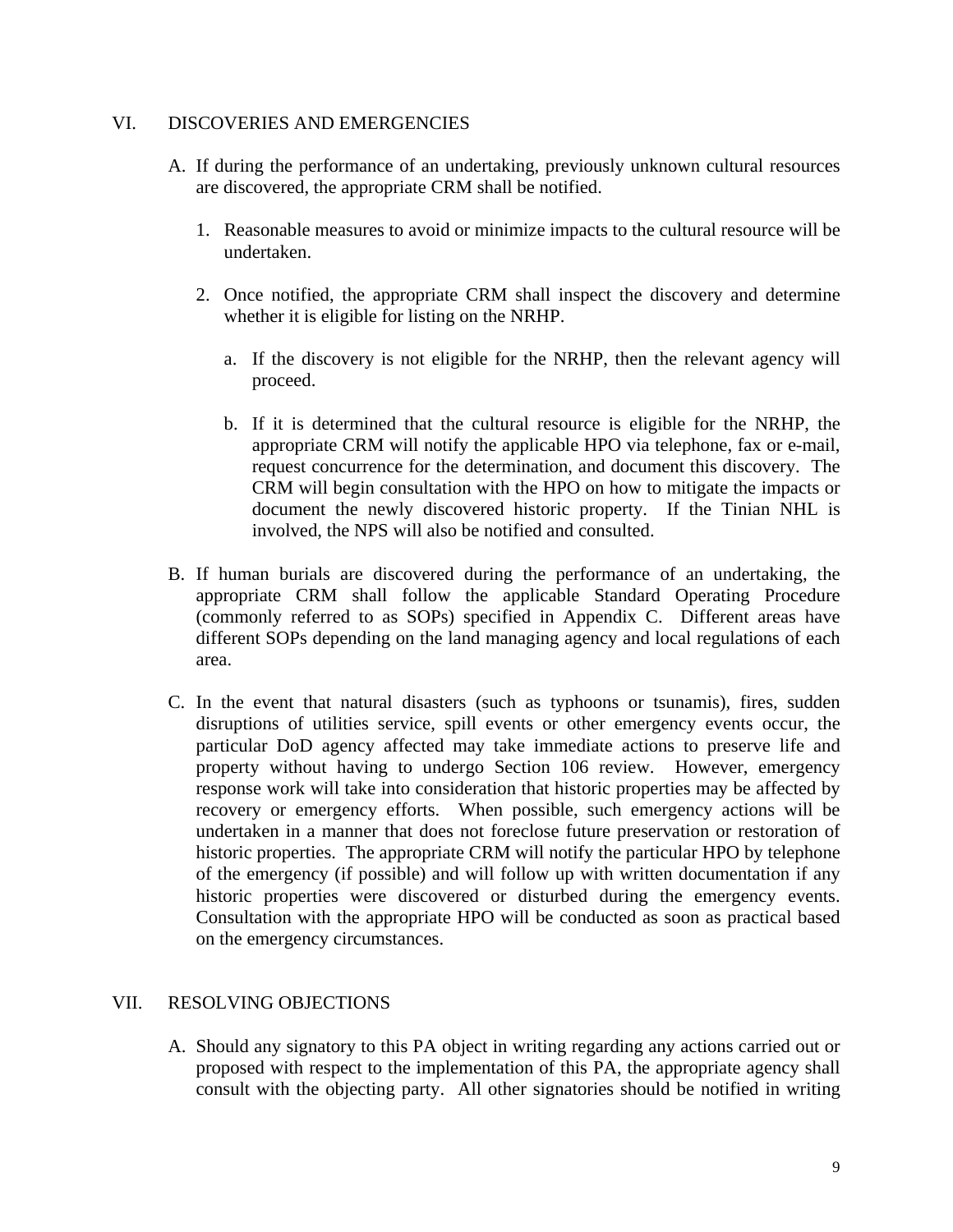that one of signatories is objecting to a specific action in this PA. The objecting party shall do the notifications.

- B. If after initiating such consultation, the agency conducting the action determines that the objection cannot be resolved through consultation, it shall forward all documentation relevant to the objection to the ACHP, including the agency's proposed response to the objection.
- C. Within 30 calendar days after receipt of all pertinent documentation, the ACHP shall exercise one of the following options:
	- 1. Concur with the agency's proposed response;
	- 2. Provide the agency with recommendations on the proposed response. The agency shall take into account such recommendations before making a final decision on the matter and proceeding accordingly;
	- 3. Notify the agency that the objection will be referred to the ACHP membership for formal comment per 36 CFR §800.7(c). The resulting formal comment shall be taken into account by the agency in accordance with 36 CFR §800.7(c). If the ACHP has not responded within the allotted time, the agency may make a final decision on the objection and proceed accordingly.

## VIII. AMENDMENT

- A. Regulatory agencies (such as the Guam HPO and CNMI HPO) may propose to amend any stipulation of this PA within their area of jurisdiction. Each landowning/managing agency will have the ability to amend their portions of the PA specifically relating to any stipulation regarding the management of historic properties on their installation(s).
- B. The amendment process starts when a signatory notifies the other signatories of this PA that it wishes to amend this agreement. A written notice must be sent to all signatories by the agency that wishes to amend the PA (or a particular portion of the PA). The requests should include the proposed amendments and the reasons for proposing them. The parties affected by these proposed amendments shall consult to consider the proposed changes to this PA.
- C. No amendment shall take effect until it has been agreed upon and executed by all signatories affected by the amendment.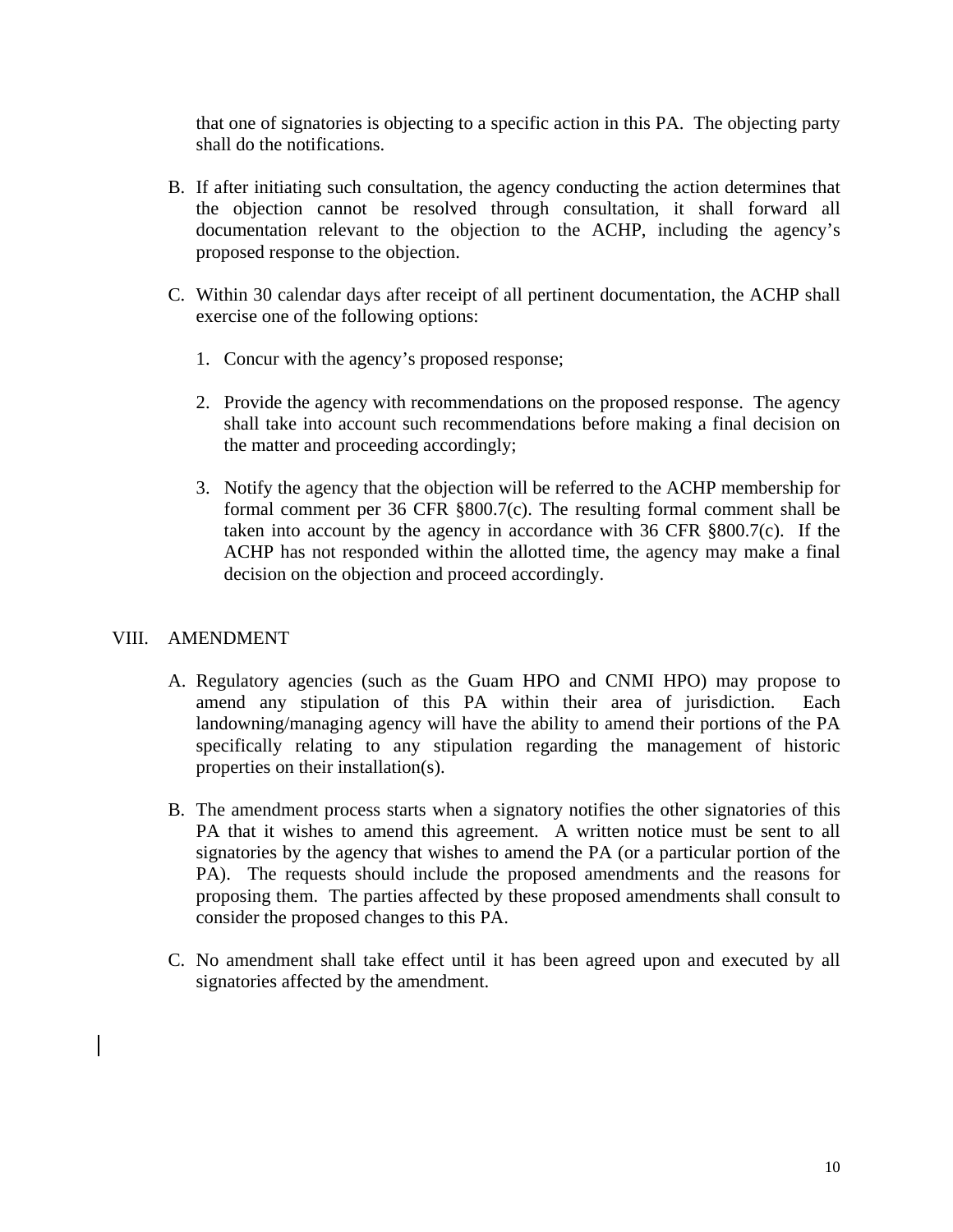## IX. TERMINATION

- A. Regulatory agencies (such as the Guam HPO and CNMI HPO) may propose to terminate any stipulation of this PA within their area of jurisdiction only after complying with Stipulation VII. Each landowning/managing agency will have the ability to terminate their portions of the PA specifically relating to any stipulation regarding the management of cultural resources on their property only after complying with Stipulation VII.
- B. The termination process starts when an agency provides in writing to other signatories of this PA, that it wishes to terminate this agreement, or a portion of the agreement applicable to them. A written notice must be sent to all signatories by the agency that wishes to terminate the PA (or their portion of the PA). The written notice must explain in detail the reasons for the proposed termination. The signatories will consult during a 30-calendar-day consultation period to seek agreement on amendments or other actions that would avoid termination. The 30-day consultation period starts when all parties have received written notification that an agency is requesting termination. If the signatory proposing the termination does not withdraw the proposal by the end of the 30-day consultation period and a longer period of arbitration is not agreed to by all signatories, then the PA or portion of the PA will be terminated.
- C. In the event of full termination of this PA, all agencies will comply with 36 CFR §800 with regard to all individual undertakings. In the event that only a portion of the PA is terminated, then the remainder of the PA and the applicable stipulations will remain in effect and the PA will be amended to reflect this change per Stipulation VIII.

## X. ANTI-DEFICIENCY ACT

- A. The Anti-Deficiency Act, 31 U.S.C. §1341, prohibits federal agencies from incurring an obligation of funds in advance of or in excess of available appropriations. Accordingly, the parties agree that any requirement for obligation of funds arising from the terms of this agreement shall be subject to the availability of appropriated funds for that purpose, and that this agreement shall not be interpreted to require the obligation or expenditure of funds in violation of the Anti-Deficiency Act.
- B. If compliance with the Anti-Deficiency Act alters or impairs a specific DoD agency's ability to implement the stipulations of this PA, the DoD Agency shall consult with the signatories. If an amendment is necessary, then Stipulation VIII shall be followed.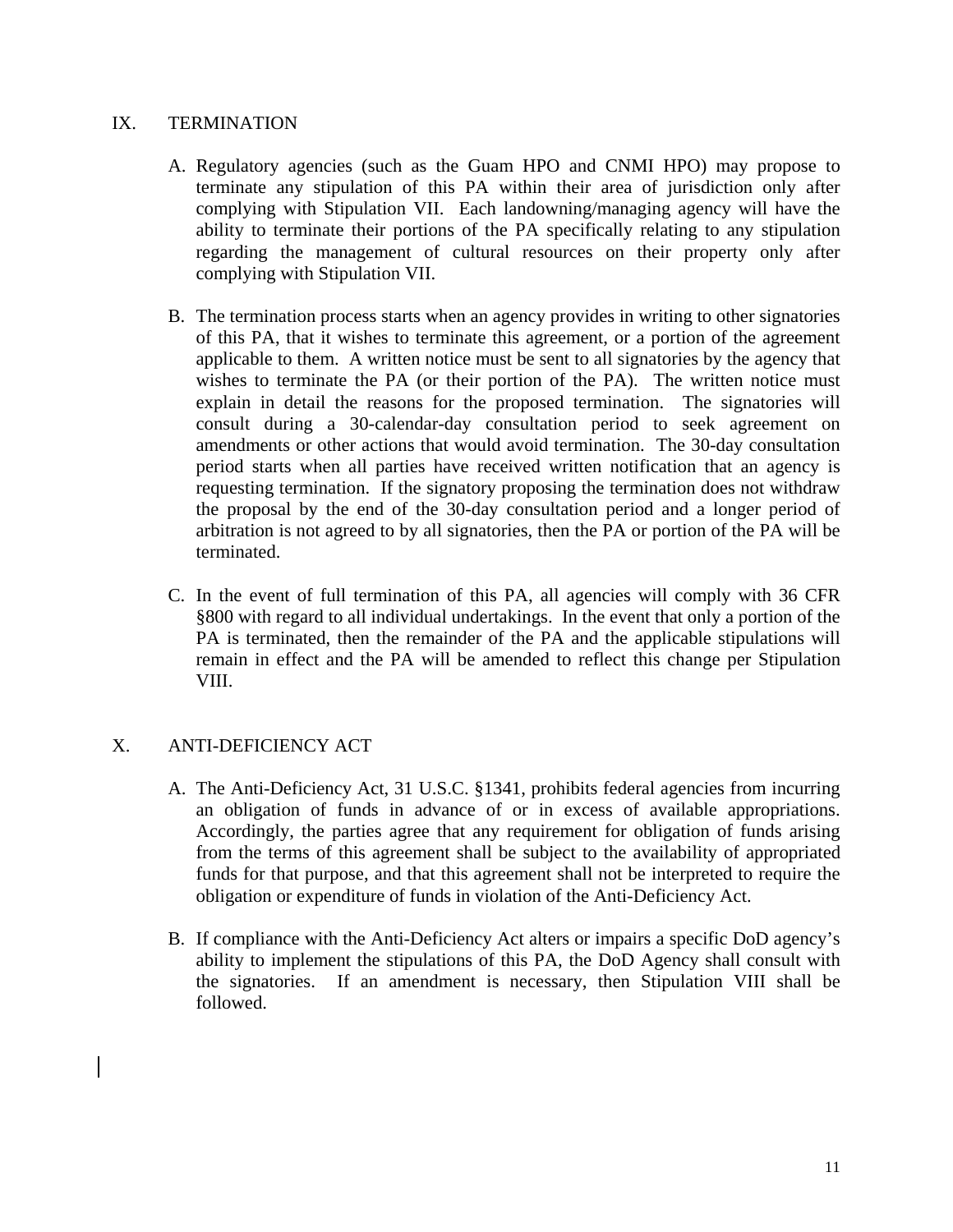## XI. DURATION

This PA shall become effective upon execution by all signatories and shall remain in effect for a period of 10 years unless terminated prior to that in accordance with Stipulation IX.

EXECUTION AND IMPLEMENTATION of this PA evidences that DOD REP, Joint Region Marianas, and the 36th Wing have afforded the Guam HPO, CNMI HPO, ACHP, and the NPS an opportunity to comment on the undertaking and its effects on historic properties in the Marianas, and have taken into account the effects of military training in the Marianas.

Each of the undersigned certifies that they have full authority to bind the party that they represent for purposes of entering into this agreement.

## **SIGNATORIES**

## **THE DEPARTMENT OF DEFENSE REPRESENTATIVE JOINT REGION MARIANAS**

By:  $\circledast$  Bient Date:  $\circledcirc$   $\circledcirc$ 

**D. T. BIESEL Rear Admiral, U.S. Navy Department of Defense Representative Guam, Commonwealth of the Northern Mariana Islands, Federated States of Micronesia and Republic of Palau; Commander, Joint Region Marianas** 

**COMMANDER, 36TH WING** 

 $By: 2001111100, 2001111000, 2001111000, 2001111000, 2001111000, 2001111000, 200111000, 200111000, 200111000, 200111000, 200111000, 200111000, 200111000, 200111000, 200111000, 200111000, 200111000, 200111000, 200111000, 20$ 

PHILIP M. RUHLMAN<br>Brigadier General, USAF **Commander** 36th Wing **Commander, 36th Wing**